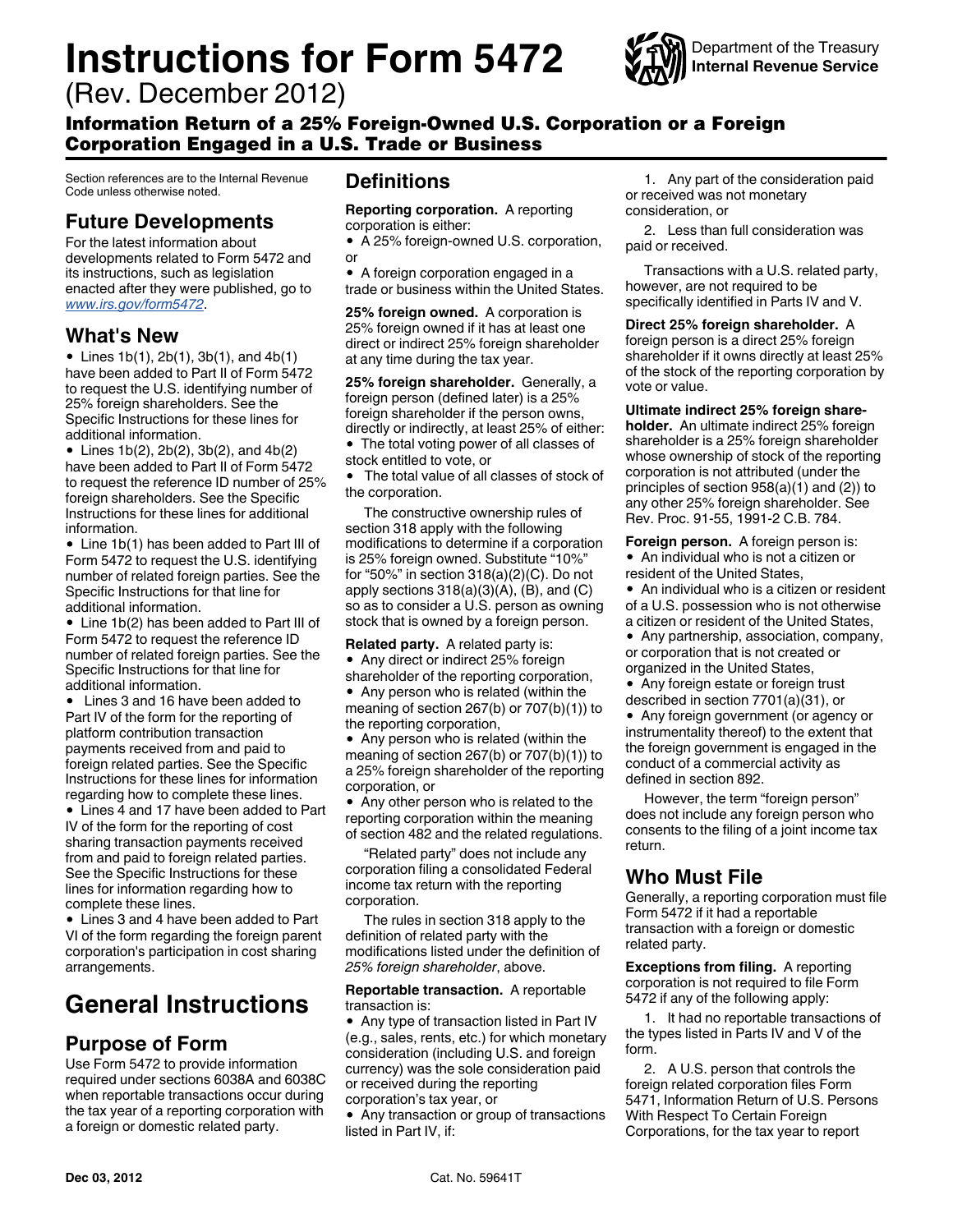information under section 6038. To qualify for this exception, the U.S. person must complete Schedule M (Form 5471) showing all reportable transactions between the reporting corporation and the related party for the tax year.

3. The related corporation qualifies as a foreign sales corporation for the tax year and files Form 1120-FSC, U.S. Income Tax Return of a Foreign Sales Corporation.

4. It is a foreign corporation that does not have a permanent establishment in the United States under an applicable income tax treaty and timely files Form 8833, Treaty-Based Return Position Disclosure Under Section 6114 or 7701(b).

5. It is a foreign corporation all of whose gross income is exempt from taxation under section 883 and it timely and fully complies with the reporting requirements of sections 883 and 887.

6. Both the reporting corporation and the related party are not U.S. persons as defined in section 7701(a)(30) and the transactions will not generate in any tax year:

Gross income from sources within the United States or income effectively connected, or treated as effectively connected, with the conduct of a trade or business within the United States, or

Any expense, loss, or other deduction that is allocable or apportionable to such income.

**Consolidated returns.** If a reporting corporation is a member of an affiliated group filing a consolidated income tax return, Regulations section 1.6038A-2 may be satisfied by filing a U.S. consolidated Form 5472. The common parent must attach to Form 5472 a schedule stating which members of the U.S. affiliated group are reporting corporations under section 6038A, and which of those members are joining in the consolidated filing of Form 5472. The schedule must show the name, address, and employer identification number of each member who is including transactions on the consolidated Form 5472.

**Note.** A member is not required to join in filing a consolidated Form 5472 just because the other members of the group choose to file one or more Forms 5472 on a consolidated basis.

#### **When and Where To File**

Attach Form 5472 to the reporting corporation's income tax return. If the reporting corporation's income tax return is not filed when due, file a timely Form 5472 separately with the service center where the reporting corporation's income tax return is due. When the reporting corporation's tax return is filed, attach a copy of the previously filed Form 5472.

**Note.** A separate Form 5472 must be filed for each foreign or domestic related party with which the reporting corporation had a reportable transaction during the tax year.

#### **Electronic Filing of Form 5472**

If you file your income tax return electronically, see the instructions for your income tax return for general information about electronic filing.

#### **Accrued Payments and Receipts**

A reporting corporation that uses an accrual method of accounting must use accrued payments and accrued receipts for purposes of computing the total amount to enter on each line of the Form 5472. See Regulations section 1.6038A-2(b)(8).

#### **Penalties**

**Penalties for failure to file Form 5472.**  A penalty of \$10,000 will be assessed on any reporting corporation that fails to file Form 5472 when due and in the manner prescribed. The penalty also applies for failure to maintain records as required by Regulations section 1.6038A-3.

**Note.** Filing a substantially incomplete Form 5472 constitutes a failure to file Form 5472.

Each member of a group of corporations filing a consolidated information return is a separate reporting corporation subject to a separate \$10,000 penalty and each member is jointly and severally liable.

If the failure continues for more than 90 days after notification by the IRS, an additional penalty of \$10,000 will apply. This penalty applies with respect to each related party for which a failure occurs for each 30-day period (or part of a 30-day period) during which the failure continues after the 90-day period ends.

Criminal penalties under sections 7203, 7206, and 7207 may also apply for failure to submit information or for filing false or fraudulent information.

#### **Record Maintenance Requirements**

A reporting corporation must keep the permanent books of account or records as required by section 6001. These books must be sufficient to establish the correctness of the reporting corporation's Federal income tax return, including information or records that might be relevant to determine the correct treatment of transactions with related parties. See Regulations section 1.6038A-3 for more detailed information.

Also, see Regulations sections 1.6038A-1(h) and 1.6038A-1(i) for special rules that apply to small corporations and reporting corporations with related party transactions of de minimis value.

## **Specific Instructions**

#### **Part I**

**Line 1a. Address.** Include the suite, room, or other unit number after the street address. If the Post Office does not deliver mail to the street address and the corporation has a P.O. box, show the box number instead.

*Foreign address.* Enter the information in the following order: city, province or state, and country. Follow the country's practice for entering the postal code, if any. Do not abbreviate the country name.

**Line 1c. Total assets.** Domestic reporting corporations enter the total assets from item D, page 1, Form 1120. Foreign reporting corporations enter the amount from line 17, column (d), Schedule L, Form 1120-F.

**Lines 1d and 1e.** Enter a description of the principal business activity and enter the principal business activity code. See the instructions for Form 1120 or Form 1120-F for a list of principal business activities and their associated codes.

**Line 1f.** Enter the total value in U.S. dollars of all foreign related party transactions reported in Parts IV and V of **this** Form 5472. This is the total of the amounts entered on lines 13 and 26 of Part IV plus the fair market value of the nonmonetary and less-than-full consideration transactions reported in Part V. Do **not** complete line 1f if the reportable transaction is with a U.S. related party.

**Line 1g.** File a separate Form 5472 for each foreign or each U.S. person who is a related party with which the reporting corporation had a reportable transaction. Enter the total number of Forms 5472 (including this one) being filed for the tax year.

**Line 1h.** Enter the total value in U.S. dollars of all foreign related party transactions reported in Parts IV and V of **all** Forms 5472 filed for the tax year. This is the total of the amounts entered on line 1f of **all** Forms 5472 filed for the tax year (including this one).

**Line 1l.** Provide the principal country(ies) where business is conducted. **Do not**  include a country(ies) in which business is conducted solely through a subsidiary. **Do not** enter "worldwide" instead of listing the country(ies). These rules also apply to lines 2c, 3c, 4c, Part II, and line 1f, Part III.

**Line 2.** For purposes of this line: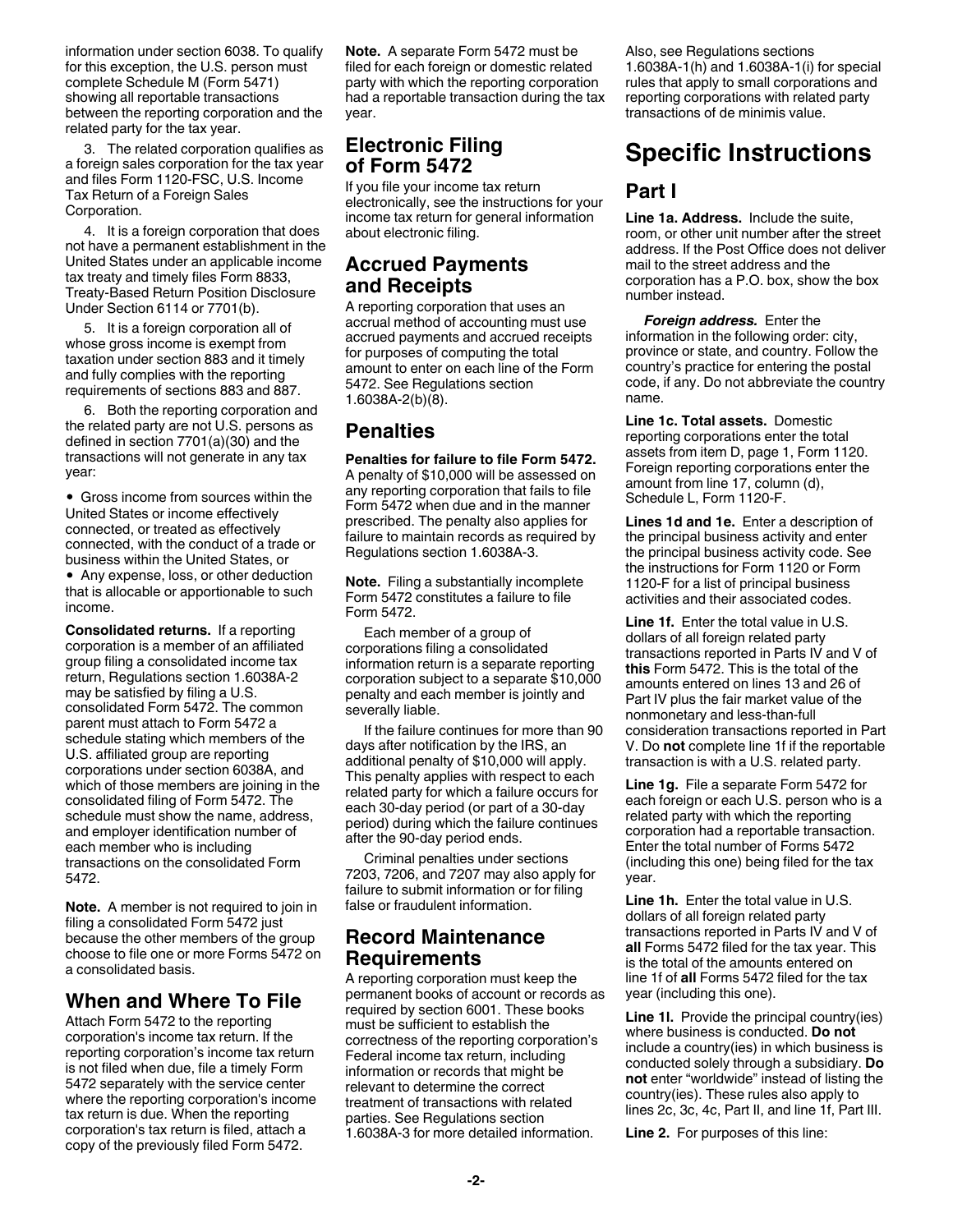"Foreign person" has the same meaning

as provided earlier under *Definitions*. 50% direct or indirect ownership is determined by applying the constructive ownership rules of section 318 with the modifications listed under the definition of 25% foreign shareholder, earlier.

#### **Part II**

**Note.** *Only 25% foreign-owned U.S. corporations complete Part II.*

The form provides sufficient space to report information for two direct 25% foreign shareholders and two ultimate indirect 25% foreign shareholders. If more space is needed, show the information requested in Part II on an attached sheet.

Report on lines 1a through 1e information about the direct 25% foreign shareholder who owns (by vote or value) the largest percentage of the stock of the U.S. reporting corporation.

Report on lines 2a through 2e information about the direct 25% foreign shareholder who owns (by vote or value) the second-largest percentage of the stock of the U.S. reporting corporation.

Report on lines 3a through 3e information about the ultimate indirect 25% foreign shareholder who owns (by vote or value) the largest percentage of the stock of the U.S. reporting corporation.

Report on lines 4a through 4e information about the ultimate indirect 25% foreign shareholder who owns (by vote or value) the second-largest percentage of the stock of the U.S. reporting corporation.

**Lines 1b(1), 2(b)(1), 3(b)(1), and 4(b) (1).** For each 25% foreign shareholder listed in Part II, enter the shareholder's U.S. identifying number, if any. Individuals should enter a social security number or a taxpayer identification number issued by the IRS. All other entities should enter an employer identification number.

**Lines 1b(2), 2(b)(2), 3(b)(2), and 4(b) (2).** For each 25% foreign shareholder listed in Part II, enter the shareholder's reference ID number, if required. A reference ID number is required only in cases where no U.S. identifying number was entered for the shareholder on the preceding line (line 1b(1), 2b(1), 3b(1), or 4b(1)). However, filers are permitted to enter both an EIN and a reference ID number. If applicable, enter the reference ID number (defined below) you have assigned to the 25% foreign shareholder.

*Reference ID number.* A reference ID number is a number established by or on behalf of the reporting corporation identified in Part I that is assigned to 25% foreign shareholders and/or related foreign parties with respect to which Form 5472 reporting is required. These numbers are used to uniquely identify the

25% foreign shareholder or related foreign party in order to keep track of such foreign person from tax year to tax year. The reference ID number must meet the requirements set forth below.

**Note.** Because reference ID numbers are established by or on behalf of the reporting corporation filing Form 5472, there is no need to apply to the IRS to request a reference ID number or for permission to use these numbers.

*Requirements.* The reference ID number that is entered must be alphanumeric, and no special characters or spaces are permitted. The length of a given reference ID number is limited to 50 characters.

The same reference ID number must be used consistently from tax year to tax year with respect to a given 25% foreign shareholder or related foreign party. If for any reason a reference ID number falls out of use (for example, the 25% foreign shareholder or related foreign party no longer exists due to disposition or liquidation), the reference ID number used for such foreign person cannot be used again for another 25% foreign shareholder or related foreign party for purposes of Form 5472 reporting.

There are some situations that warrant correlation of a new reference ID number with a previous reference ID number when assigning a new reference ID number to a 25% foreign shareholder or related foreign party. For example:

In the case of a merger or acquisition involving a 25% foreign shareholder or related foreign party, a Form 5472 filer must use a reference ID number which correlates the previous reference ID number assigned to the 25% foreign shareholder or related foreign party with the new reference ID number assigned to the 25% foreign shareholder or related foreign party

 $\bullet$  A 25% foreign shareholder or related foreign party that made an entity classification election on Form 8832 was required under Regulations section 301.6109-1(b)(2)(v) to obtain an EIN to make the election. For the first tax year for which a Form 5472 is filed for the reporting corporation after the 25% foreign shareholder or related foreign party makes an entity classification on Form 8832, the new EIN and the old reference ID number of the 25% foreign shareholder or related foreign party must be entered on Form 5472. Both the EIN and reference ID number may continue to be entered in subsequent years for the 25% foreign shareholder or related foreign party, but at least the EIN must be entered.

You must correlate the reference ID numbers as follows: New reference ID number [space] Old reference ID number. If there is more than one old reference ID number, you must enter a space between

each such number. As indicated above, the length of a given reference ID number is limited to 50 characters and each number must be alphanumeric and no special characters are permitted.

**Note.** This correlation requirement applies only to the first year the new reference ID number is used.

**Lines 3a through 3e and lines 4a through 4e.** Attach an explanation of the attribution of ownership. See Rev. Proc. 91-55 and Regulations section 1.6038A-1(e).

#### **Part III**

All filers must complete Part III even if the related party has been identified in Part II as a 25% foreign shareholder. Report in Part III information about the related party (domestic or foreign) with which the reporting corporation had reportable transactions during the tax year.

**Line 1b(1).** Enter the related party's U.S. identifying number, if any. Individuals should enter a social security number or a taxpayer identification number issued by the IRS. All other entities should enter an employer identification number.

**Line 1b(2).** If the related party is a foreign person, enter the related party's reference ID number, if required. A reference ID number is required only in cases where no U.S. identifying number was entered for the foreign related party on line 1b(1). However, filers are permitted to enter both an EIN and a reference ID number. If applicable, enter the reference ID number you have assigned to the foreign related party. See *Reference ID number*, earlier, for more information.

#### **Part IV**

**Note.** Do *not* complete Part IV for transactions with a domestic related party.

When completing Part IV or Part V, the terms "paid" and "received" include accrued payments and accrued receipts.

State all amounts in U.S. dollars and attach a schedule showing the exchange rates used.

If the related party transactions occur between a related party and a partnership that is, in whole or in part, owned by a reporting corporation, the reporting corporation reports only the percentage of the value of the transaction(s) equal to the percentage of its partnership interest. This rule does not apply if the reporting corporation owns a less-than-25% interest in the partnership. The rules of attribution apply when determining the reporting corporation's percentage of partnership interest.

Generally, all reportable transactions between the reporting corporation and a